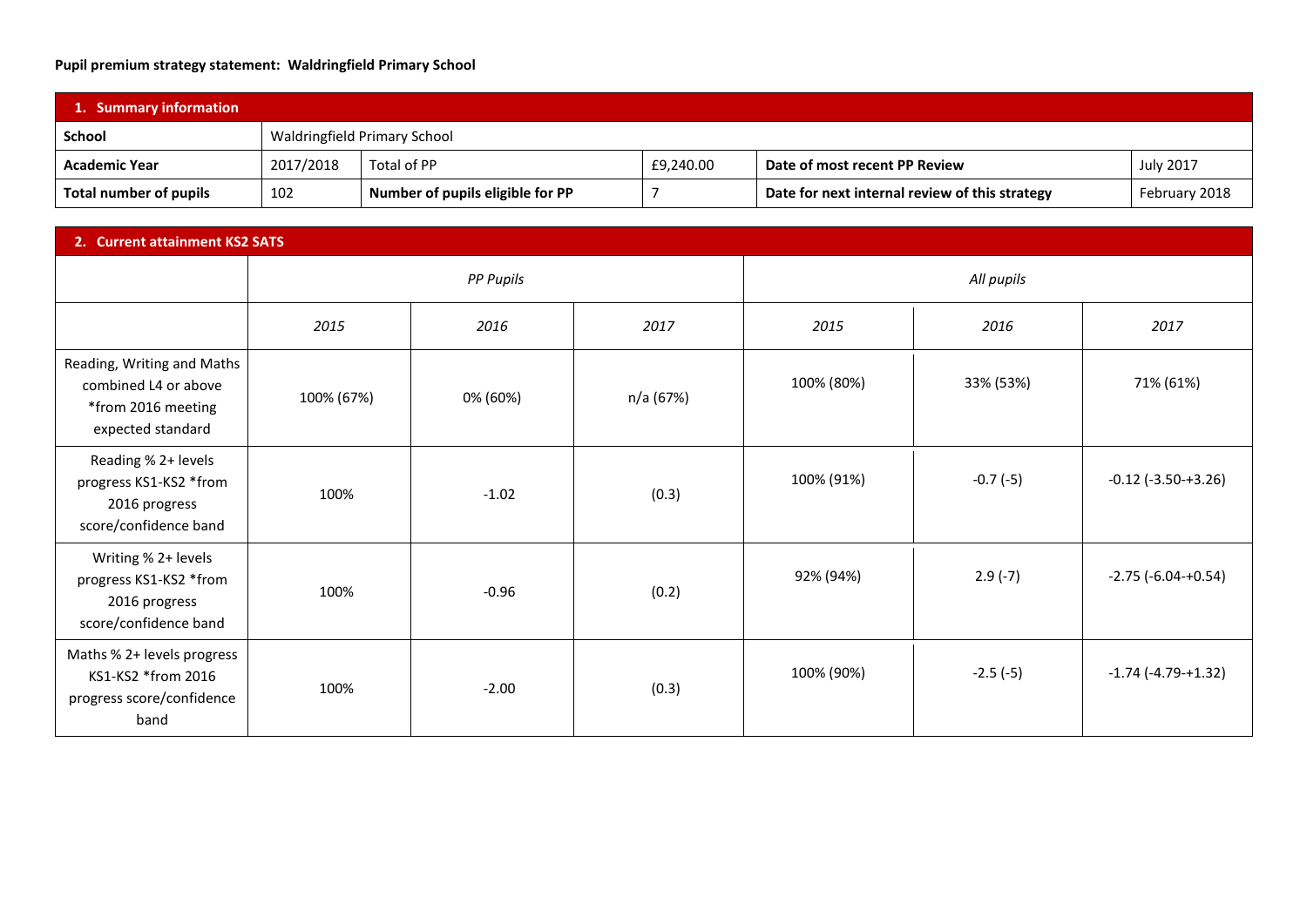|                            | 3. Barriers to future attainment                                                                                                                                                                                           |                                                                                                                                                                                                                                                                  |  |  |  |
|----------------------------|----------------------------------------------------------------------------------------------------------------------------------------------------------------------------------------------------------------------------|------------------------------------------------------------------------------------------------------------------------------------------------------------------------------------------------------------------------------------------------------------------|--|--|--|
| <b>In-school barriers</b>  |                                                                                                                                                                                                                            |                                                                                                                                                                                                                                                                  |  |  |  |
| Α.                         | Children with Pupil Premium do not always do as well as other pupils and achieve age-related expectations in writing.                                                                                                      |                                                                                                                                                                                                                                                                  |  |  |  |
| В.                         | Pupil premium children in KS2 do not always continue to make expected progress in reading and writing achieved in KS1                                                                                                      |                                                                                                                                                                                                                                                                  |  |  |  |
| C.                         | Pupils' social, emotional and mental health needs impact on learning behaviours, which, in turn, affect readiness and ability to engage with the<br>curriculum and to sustain progress.                                    |                                                                                                                                                                                                                                                                  |  |  |  |
|                            | <b>External barriers</b>                                                                                                                                                                                                   |                                                                                                                                                                                                                                                                  |  |  |  |
| D.                         | Increased attendance rates for all pupils including those for whom the school receives Pupil Premium.                                                                                                                      |                                                                                                                                                                                                                                                                  |  |  |  |
| E                          | Access to extra-curricular activities - especially educational experiences such as residential visits to build confidence and self-esteem                                                                                  |                                                                                                                                                                                                                                                                  |  |  |  |
| <b>4. Desired outcomes</b> |                                                                                                                                                                                                                            |                                                                                                                                                                                                                                                                  |  |  |  |
|                            | Desired outcomes and how they will be measured                                                                                                                                                                             | Success criteria                                                                                                                                                                                                                                                 |  |  |  |
| Α.                         | 60% to achieve age-related expectations in Writing as evidenced by grids and work<br>in books. 75% of PP pupils to show at least expected progress in writing in termly<br>book scrutiny with C&A governing body committee | Termly data shows that disadvantaged children are on track<br>to meet national expectations<br>Year group data identifies that writing and maths data is<br>line in with or exceeding expectations<br>60% of PP children will be at expected or better each term |  |  |  |
| <b>B.</b>                  | Pupil premium children in KS2 do not always continue to make expected progress in<br>reading and writing achieved in KS1                                                                                                   | 86% of children to make at least expected progress in KS2<br>from their starting point at the end of KS1 SATs                                                                                                                                                    |  |  |  |
| C.                         | Art therapy and counsellor supports pupils with identified social, emotional and<br>mental health needs, minimising the impact on their academic progress                                                                  | Through meetings with HT and parents the art therapist and<br>counsellor speaks of the children's emotional resilience and<br>how it has improved                                                                                                                |  |  |  |
| D.                         | Increased attendance rates for all pupils including those for whom the school<br>receives Pupil Premium.                                                                                                                   | Reduce the number of persistent absentees among pupils<br>eligible for PP to 10% or below. Overall PP attendance<br>remains above national comparator and narrows the gap to<br>non-disadvantaged pupils nationally.                                             |  |  |  |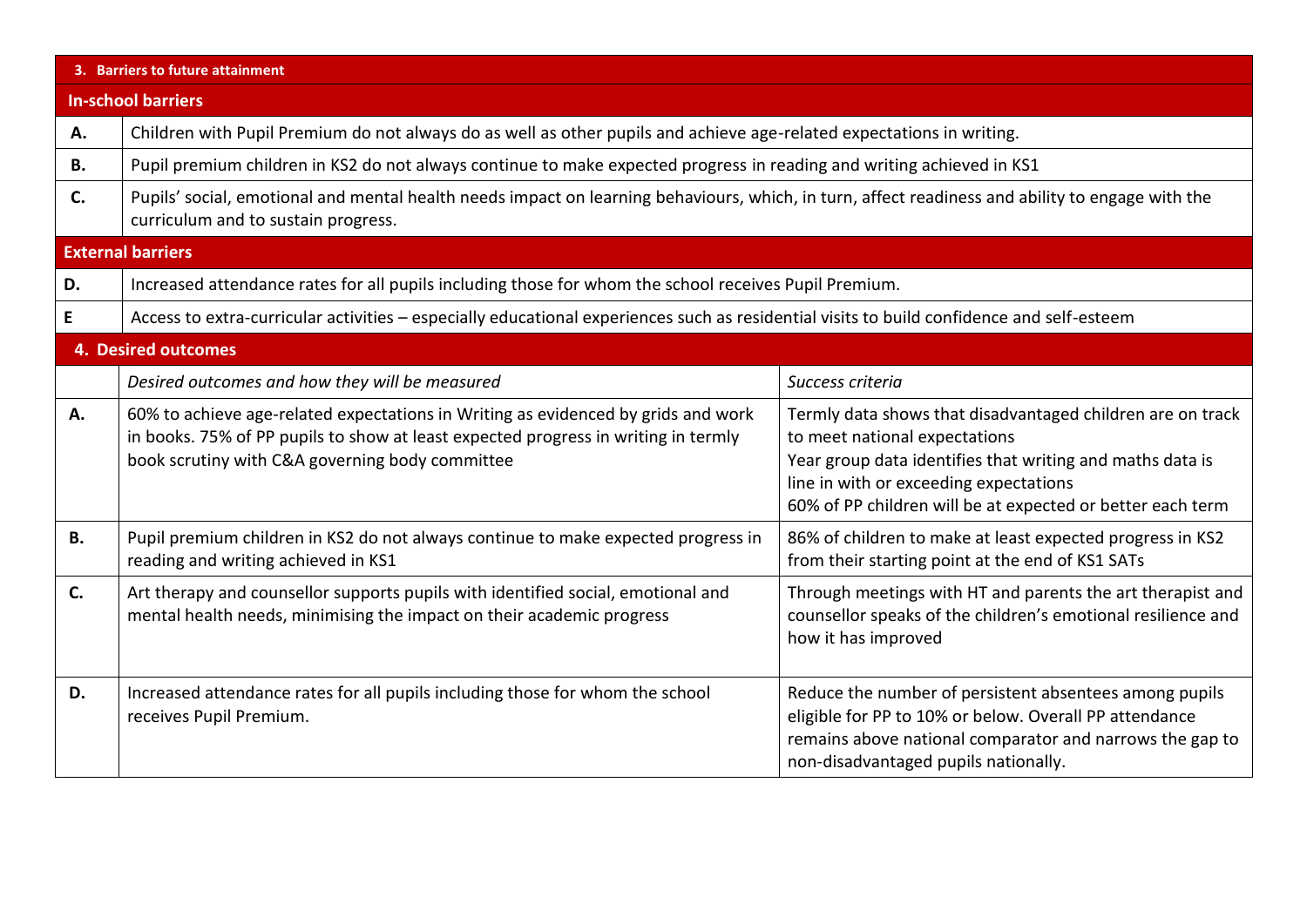| 5. Planned expenditure                                                                                                                                                                      |                                                                                                                                                                                                                                                                       |                                                                                                                                                                                                                                                                                                                                                                                           |                                                                                                                                                              |                                  |                                            |  |
|---------------------------------------------------------------------------------------------------------------------------------------------------------------------------------------------|-----------------------------------------------------------------------------------------------------------------------------------------------------------------------------------------------------------------------------------------------------------------------|-------------------------------------------------------------------------------------------------------------------------------------------------------------------------------------------------------------------------------------------------------------------------------------------------------------------------------------------------------------------------------------------|--------------------------------------------------------------------------------------------------------------------------------------------------------------|----------------------------------|--------------------------------------------|--|
| Academic year                                                                                                                                                                               | 2017/2018                                                                                                                                                                                                                                                             |                                                                                                                                                                                                                                                                                                                                                                                           |                                                                                                                                                              |                                  |                                            |  |
| The three headings below enable schools to demonstrate how they are using the pupil premium to improve classroom pedagogy, provide targeted support and support whole school<br>strategies. |                                                                                                                                                                                                                                                                       |                                                                                                                                                                                                                                                                                                                                                                                           |                                                                                                                                                              |                                  |                                            |  |
| i. Quality of teaching for all                                                                                                                                                              |                                                                                                                                                                                                                                                                       |                                                                                                                                                                                                                                                                                                                                                                                           |                                                                                                                                                              |                                  |                                            |  |
| <b>Desired outcome</b>                                                                                                                                                                      | Chosen action / approach                                                                                                                                                                                                                                              | What is the evidence and rationale<br>for this choice?                                                                                                                                                                                                                                                                                                                                    | How will you ensure it is<br>implemented well?                                                                                                               | <b>Staff lead</b>                | When will you<br>review<br>implementation? |  |
| A. 60% to achieve age-related<br>expectations in Writing as<br>evidenced by KPI grids and<br>work in books.                                                                                 | Whole School Spelling Policy<br>written and followed, KPI<br>writing grids used to show<br>progress, gaps and during<br>moderation across the<br>school and with FOSS<br>schools<br>Feedback and marking,<br>editing and drafting in place<br>as a school expectation | Spelling is a weak area from book<br>scrutiny and Year 2 SAT information.<br>A consistent approach is required<br>Same gaps reoccurring in books over<br>time. 93% of children met the<br>expected standard in the year 1<br>phonics test (above average and in<br>the highest 10% of schools)<br>however, we need to ensure this<br>phonic knowledge is used to assist<br>with spelling. | Learning walks<br><b>Pupil Progress Meetings</b><br><b>Book scrutiny</b><br>C&A cmt meetings<br>HLTA/ 0.4 teacher time<br>DHT and Literacy lead release time | <b>KM</b><br><b>SW</b>           | February 2018                              |  |
| A. 86% of PP pupils to show at<br>least expected progress in<br>writing in termly book<br>scrutiny with C&A governing<br>body committee                                                     | Half-termly pupil progress<br>meetings focused on pupil<br>premium children. Pupil<br>premium intervention grids<br>to be completed                                                                                                                                   | Last academic year 86% of PP<br>children made expected or better<br>progress in writing. We would like to<br>maintain this level of progress for PP<br>children.                                                                                                                                                                                                                          |                                                                                                                                                              | <b>KM</b><br><b>SW</b>           | February 2018                              |  |
| B. Pupil premium children in<br>KS2 do not always continue to<br>make expected progress in<br>reading and writing achieved<br>in KS1                                                        | PP Interventions delivered<br>by HLTA (Y6) and by 0.4<br>teacher in Y5                                                                                                                                                                                                | KS2 PP children not always making<br>expected progress over time                                                                                                                                                                                                                                                                                                                          |                                                                                                                                                              | <b>All teachers</b><br><b>SW</b> | February 2018                              |  |
| <b>Total budgeted cost</b>                                                                                                                                                                  |                                                                                                                                                                                                                                                                       |                                                                                                                                                                                                                                                                                                                                                                                           |                                                                                                                                                              |                                  |                                            |  |
|                                                                                                                                                                                             |                                                                                                                                                                                                                                                                       |                                                                                                                                                                                                                                                                                                                                                                                           |                                                                                                                                                              |                                  |                                            |  |
|                                                                                                                                                                                             |                                                                                                                                                                                                                                                                       |                                                                                                                                                                                                                                                                                                                                                                                           |                                                                                                                                                              |                                  |                                            |  |